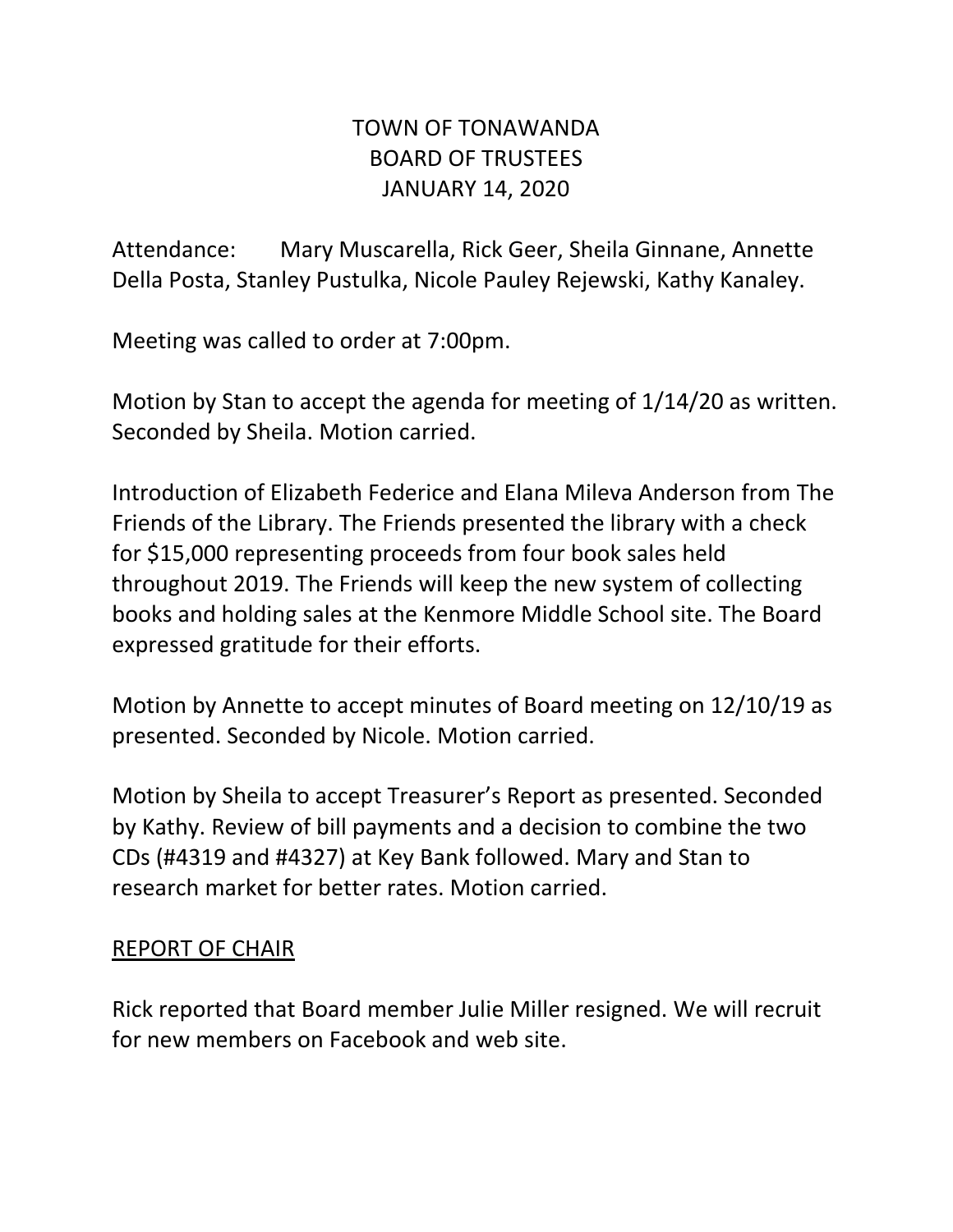Rick, Mary, Sheila and Kathy reported on January ACT meeting. The meeting was using "GOTOMEETING" with Board members at various library locations. Several suggestions were made to improve communication to primary site.

Board members are asked to respond to Trustee survey by email no later than 2/14/20. The results will determine future ACT topics, most of which will qualify for mandatory Trustee training.

## REPORT OF DIRECTOR

Review of Library reports and activities. Circulation and visitor count are down but number and attendance at programs have increased. Mary meets regularly with staff to evaluate existing programs and materials.

Mary has approved graphics for parking lot windows. This project will begin after the community room construction.

The Library will hold recruitment for census workers at Kenmore on January 25<sup>th</sup> and 26<sup>th</sup>.

Mary will be one of a few area Library Directors going to Albany on February 24<sup>th</sup> and 25<sup>th</sup> for Library Advocacy Day.

The proposal for Kenmore Library mural requires more research. Mary will follow up.

#### UNFINISHED BUSINESS

Most recent water bill is more in line with the bills we received in 2018. No word yet from Kenmore Village officials authorizing relief from the high water bill received in the second quarter.